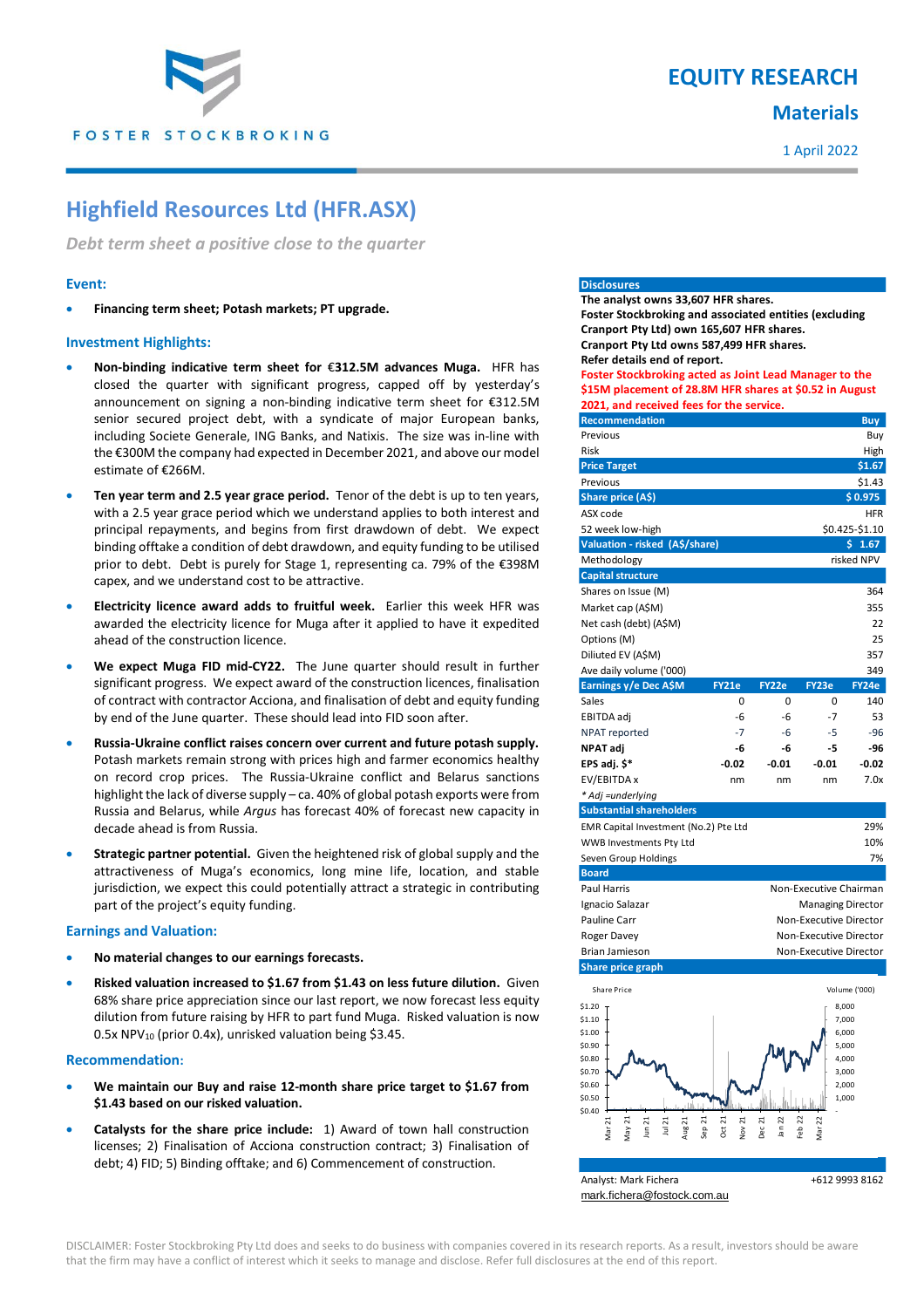

#### **Highfield Resources (HFR)**

| <b>Profit and Loss A\$M</b> | 2021a        | 2022e          | 2023e          | 2024e          | <b>Valaution Multiples</b>           | 2021a           | 2022e                | 2023e                  | 2024e               |
|-----------------------------|--------------|----------------|----------------|----------------|--------------------------------------|-----------------|----------------------|------------------------|---------------------|
| Revenue                     | $\pmb{0}$    | $\mathbf 0$    | $\mathsf 0$    | 140            | P/E x                                | nm              | nm                   | nm                     | nm                  |
| Operating costs adj.        | 6            | 6              | $\overline{7}$ | 87             | EV/EBITDA x                          | nm              | nm                   | nm                     | 7.0                 |
| EBITDA adj.                 | -6           | -6             | $-7$           | 53             |                                      |                 |                      |                        |                     |
| D&A                         | $\mathbf 0$  | $\mathbf 0$    | $\mathbf 0$    | 122            | <b>Financial metrics</b>             | 2021a           | 2022e                | 2023e                  | 2024e               |
| EBIT adj.                   | -6           | -7             | $-7$           | $-69$          | Interest cover (EBIT/net interest) x | nm              | nm                   | nm                     | nm                  |
|                             | $\mathbf 0$  | $\mathbf 0$    | $-2$           | 27             | RoE average %                        | nm              | nm                   | nm                     | $-32%$              |
| Net Interest exp / (income) |              |                |                |                | RoA average %                        | nm              | nm                   | nm                     | $-9%$               |
| PBT adj.                    | -6           | -6             | -5             | -96            |                                      |                 |                      |                        |                     |
| Tax exp / (benefit) adj.    | $\mathbf 0$  | 0              | $\mathbf 0$    | $\pmb{0}$      | Gearing (ND/ND+E)                    | nm              | nm                   | 40%                    | 60%                 |
| NPAT adj.                   | -6           | -6             | -5             | $-96$          |                                      |                 |                      |                        |                     |
| Non-recurring items         | $\mathbf 0$  | $\mathbf 0$    | $\mathbf 0$    | $\pmb{0}$      | <b>Company Valuation</b>             |                 |                      |                        |                     |
| <b>NPAT reported</b>        | $-7$         | -6             | -5             | -96            | DCF, WACC 10% nominal                |                 |                      |                        |                     |
|                             |              |                |                |                |                                      | <b>Unrisked</b> | Unrisked             | <b>Risked</b>          | Risked              |
| EPS diluted adj. (\$)       | $-0.02$      | $-0.01$        | $-0.01$        | $-0.15$        | Segment                              | A\$M            | A\$/sh               | A\$M                   | A\$/sh              |
| Wtd ave share diluted (M)   | 343          | 638            | 638            | 638            | Muga                                 | 926             | \$2.05               | 741                    | \$1.16              |
|                             |              |                |                |                | Sierra del Perdon                    | 370             | \$0.82               | 92                     | \$0.14              |
| <b>Cashflow A\$M</b>        | 2021a        | 2022e          | 2023e          | 2024e          | Pintano                              | 60              | \$0.13               | 15                     | \$0.02              |
| EBITDA adj.                 | -6           | -6             | $-7$           | 53             | Corporate                            | $-56$           | $-50.12$             | $-45$                  | $-$0.07$            |
|                             | $\mathbf 1$  | $\mathbf 0$    | $\overline{2}$ | $-1$           |                                      | 218             | \$0.48               | 218                    | \$0.34              |
| Change in WC                |              |                |                |                | Future equity                        |                 |                      |                        |                     |
| Net interest                | $\pmb{0}$    | $\mathbf 0$    | $\overline{2}$ | $-27$          | Options in-money-at val'n            | 20              | \$0.04               | 20                     | \$0.03              |
| Tax                         | $\pmb{0}$    | $\mathbf 0$    | $\mathbf 0$    | $\pmb{0}$      | Net cash                             | 22              | \$0.05               | 22                     | \$0.03              |
| Share based expense         | $\mathbf{1}$ | $\mathbf{1}$   | $\mathbf{1}$   | $\mathbf{1}$   | <b>Total</b>                         | 1,561           | \$3.45               | 1,064                  | \$1.67              |
| Other                       | $\mathbf 0$  | $\mathbf 0$    | $\mathbf 0$    | $\mathbf 0$    |                                      |                 |                      |                        |                     |
| <b>Operating Cashflow</b>   | $-4$         | -6             | $-2$           | 26             | Shares now M                         | 364             |                      | 364                    |                     |
|                             |              |                |                |                | Future equity M                      | 63              | issued at            |                        | 248 issued at       |
| Purchase of PP&E            | $\mathbf 0$  | $-153$         | $-313$         | $-163$         |                                      |                 | val                  |                        | near s'price        |
| Acquisitions                | $\mathbf 0$  | $\mathbf 0$    | $\mathbf 0$    | $\mathbf 0$    | Options-in-money at val'n M          | 25              |                      | 25                     |                     |
| Capitalised expenses        | $-11$        | $\mathbf{0}$   | $\mathbf 0$    | $\mathbf 0$    | <b>Fully diluted shares M</b>        | 453             |                      | 638                    |                     |
| Investments                 | 0            | $\mathbf{0}$   | $\mathbf 0$    | $\mathbf 0$    |                                      |                 |                      |                        |                     |
| Other                       | 0            | 0              | $\mathbf 0$    | 0              |                                      |                 |                      |                        |                     |
|                             | $-11$        | $-153$         | $-313$         | $-163$         | <b>Commodity Assumptions</b>         | 2021a           | 2022e                | 2023e                  | 2024e               |
| <b>Investing Cashflow</b>   |              |                |                |                | Prices:                              |                 |                      |                        |                     |
|                             |              |                |                |                | US\$/t                               | 382             | 313                  | 312                    | 322                 |
| Equity issue                | 18           | 218            | $\mathbf 0$    | $\mathbf 0$    | Potash, MoP, Europe FOB<br>US\$/t    | 65              | 65                   | 68                     | 71                  |
| Debt proceeds               | $\mathbf 0$  | 0              | 442            | 0              | Salt vacuum                          |                 |                      |                        |                     |
| Debt repayments             | $\mathbf 0$  | $\mathbf 0$    | $\mathbf 0$    | $\mathbf 0$    | US\$/t<br>Salt de-icing              | 42              | 43                   | 44                     | 46                  |
| Other                       | $-1$         | 0              | $\mathbf 0$    | 0              | US\$<br>A\$                          | 0.75            | 0.75                 | 0.75                   | 0.74                |
| <b>Financing Cashflow</b>   | 17           | 218            | 442            | 0              | US\$<br>Euro                         | 1.18            | 1.15                 | 1.18                   | 1.21                |
|                             |              |                |                |                |                                      |                 |                      |                        |                     |
| <b>Net Cashflow</b>         | $\mathbf{2}$ | 60             | 127            | $-137$         | <b>Shipments:</b>                    |                 |                      |                        |                     |
|                             |              |                |                |                | kt<br>Potash, MoP                    | 0               | 0                    | $\pmb{0}$              | 278                 |
| <b>Balance Sheet A\$M</b>   | 2021a        | 2022e          | 2023e          | 2024e          | Salt<br>kt                           | 0               | 0                    | $\mathbf 0$            | 226                 |
| Cash                        | 22           | 82             | 209            | 72             |                                      |                 |                      |                        |                     |
| Receivables                 | $\mathbf 1$  | $\mathbf{1}$   | $\mathbf{1}$   | 12             | US\$/t<br><b>AISC</b>                |                 |                      |                        | 87                  |
| Inventories                 | $\pmb{0}$    | $\mathbf 0$    | $\mathbf 0$    | 6              |                                      |                 |                      |                        |                     |
| PPE                         | $\mathbf 0$  | 153            | 466            | 506            | <b>Resources</b>                     |                 | <b>Ore Mt</b>        | <b>K<sub>2</sub>O%</b> | K <sub>2</sub> O Mt |
| Capitalised expl'n          | 118          | 118            | 118            | 118            | Muga                                 |                 | 282                  | 11.8%                  | 33                  |
| Intangibles                 |              | $\mathbf 0$    | $\mathbf 0$    |                | Sierra del Perdon                    |                 | 82.1                 | 10.6%                  | 9                   |
|                             | $\pmb{0}$    |                |                | $\pmb{0}$      |                                      |                 |                      |                        |                     |
| Other                       | $\mathbf 0$  | $\overline{2}$ | $\mathbf 0$    | $\mathbf 0$    | Pintano                              |                 | 71                   | 11.9%                  | 8                   |
| <b>Total Assets</b>         | 141          | 356            | 794            | 714            | <b>Total</b>                         |                 | 435                  | 11.6%                  | 50                  |
|                             | 3            | 3              | 5              | 14             |                                      |                 |                      |                        |                     |
| Accounts payable            | $\mathbf 0$  | $\mathbf 0$    |                | $\overline{4}$ | <b>Reserves</b>                      |                 | <b>Ore Mt</b><br>104 | K <sub>2</sub> O%      | $K2O$ Mt            |
| Provisions                  |              |                | $\mathbf 0$    |                | Muga                                 |                 |                      | 10.2%                  | 11                  |
| Debt                        | $\mathbf 0$  | $\mathbf 0$    | 442            | 442            |                                      |                 |                      |                        |                     |
| Other                       | $\mathbf 0$  | 3              | 1              | $\overline{4}$ | <b>Capital structure</b>             |                 |                      |                        | M                   |
| <b>Total Liabilities</b>    | 3            | 6              | 449            | 465            | Ordinary shares                      |                 |                      |                        | 364                 |
|                             |              |                |                |                | Options                              |                 |                      |                        | 25                  |
| Capital & reserves          | 218          | 436            | 436            | 436            | <b>Fully diluted</b>                 |                 |                      |                        | 389                 |
| Retained earnings           | $-80$        | $-86$          | $-91$          | $-187$         |                                      |                 |                      |                        |                     |
| <b>Total Equity</b>         | 139          | 350            | 345            | 249            |                                      |                 |                      |                        |                     |
|                             |              |                |                |                |                                      |                 |                      |                        |                     |

| <b>Highfield Resources (HFR)</b><br>Full Year Ended 31 December |              |              |                |             |                                         |        |                 |                         |                   |              |
|-----------------------------------------------------------------|--------------|--------------|----------------|-------------|-----------------------------------------|--------|-----------------|-------------------------|-------------------|--------------|
| <b>Profit and Loss A\$M</b>                                     | 2021a        | 2022e        | 2023e          | 2024e       | <b>Valaution Multiples</b>              |        | 2021a           | 2022e                   | 2023e             | 2024e        |
| Revenue                                                         | $\mathbf 0$  | $\mathbf 0$  | 0              | 140         | P/E x                                   |        | nm              | nm                      | nm                | nm           |
| Operating costs adj.                                            | 6            | 6            | $\overline{7}$ | 87          | EV/EBITDA x                             |        | nm              | nm                      | nm                | 7.0          |
| EBITDA adj.                                                     | -6           | -6           | $-7$           | 53          |                                         |        |                 |                         |                   |              |
| D&A                                                             | $\Omega$     | 0            | $\mathbf 0$    | 122         | <b>Financial metrics</b>                |        | 2021a           | 2022e                   | 2023e             | 2024e        |
| EBIT adj.                                                       | -6           | -7           | $-7$           | -69         | Interest cover (EBIT/net interest) x    |        | nm              | nm                      | nm                | nm           |
| Net Interest exp / (income)                                     | $\Omega$     | $\Omega$     | $-2$           | 27          | RoE average %                           |        | nm              | nm                      | nm                | $-32%$       |
| PBT adj.                                                        | -6           | -6           | $-5$           | -96         | RoA average %                           |        | nm              | nm                      | nm                | $-9%$        |
| Tax exp / (benefit) adj.                                        | $\Omega$     | 0            | $\mathbf 0$    | $\mathbf 0$ | Gearing (ND/ND+E)                       |        | nm              | nm                      | 40%               | 60%          |
| NPAT adj.                                                       | -6           | -6           | -5             | -96         |                                         |        |                 |                         |                   |              |
| Non-recurring items                                             | 0            | 0            | $\mathbf 0$    | $\mathbf 0$ | <b>Company Valuation</b>                |        |                 |                         |                   |              |
| <b>NPAT reported</b>                                            | $-7$         | -6           | -5             | $-96$       | DCF, WACC 10% nominal                   |        |                 |                         |                   |              |
|                                                                 |              |              |                |             |                                         |        | <b>Unrisked</b> | <b>Unrisked</b>         | <b>Risked</b>     | Risked       |
| EPS diluted adj. (\$)                                           | $-0.02$      | $-0.01$      | $-0.01$        | $-0.15$     | Segment                                 |        | A\$M            | A\$/sh                  | <b>A\$M</b>       | A\$/sh       |
| Wtd ave share diluted (M)                                       | 343          | 638          | 638            | 638         | Muga                                    |        | 926             | \$2.05                  | 741               | \$1.16       |
|                                                                 |              |              |                |             | Sierra del Perdon                       |        | 370             | \$0.82                  | 92                | \$0.14       |
| <b>Cashflow A\$M</b>                                            | 2021a        | 2022e        | 2023e          | 2024e       | Pintano                                 |        | 60              | \$0.13                  | 15                | \$0.02       |
| EBITDA adj.                                                     | -6           | -6           | -7             | 53          | Corporate                               |        | $-56$           | $-50.12$                | -45               | -\$0.07      |
| Change in WC                                                    | $1\,$        | $\mathbf 0$  | $\overline{2}$ | $-1$        | Future equity                           |        | 218             | \$0.48                  | 218               | \$0.34       |
| Net interest                                                    | $\Omega$     | 0            | $\overline{2}$ | $-27$       | Options in-money-at val'n               |        | 20              | \$0.04                  | 20                | \$0.03       |
| Tax                                                             | $\Omega$     | 0            | $\mathbf 0$    | 0           | Net cash                                |        | 22              | \$0.05                  | 22                | \$0.03       |
| Share based expense                                             | $\mathbf{1}$ | $\mathbf{1}$ | $\mathbf{1}$   | $1\,$       | <b>Total</b>                            |        | 1,561           | \$3.45                  | 1,064             | \$1.67       |
| Other                                                           | $\Omega$     | 0            | $\mathbf 0$    | $\mathbf 0$ |                                         |        |                 |                         |                   |              |
| <b>Operating Cashflow</b>                                       | -4           | -6           | $-2$           | 26          | Shares now M                            |        | 364             |                         | 364               |              |
|                                                                 |              |              |                |             | Future equity M                         |        | 63              | issued at               | 248               | issued at    |
| Purchase of PP&E                                                | 0            | -153         | -313           | $-163$      |                                         |        |                 | val                     |                   | near s'price |
| Acquisitions                                                    | $\Omega$     | 0            | $\mathbf 0$    | 0           | Options-in-money at val'n M             |        | 25              |                         | 25                |              |
| Capitalised expenses                                            | $-11$        | 0            | 0              | $\mathbf 0$ | <b>Fully diluted shares M</b>           |        | 453             |                         | 638               |              |
| Investments                                                     | 0            | 0            | $\mathbf 0$    | 0           |                                         |        |                 |                         |                   |              |
| Other                                                           | $\Omega$     | $\mathbf 0$  | $\mathbf 0$    | $\mathbf 0$ |                                         |        |                 |                         |                   |              |
| <b>Investing Cashflow</b>                                       | $-11$        | $-153$       | -313           | $-163$      | <b>Commodity Assumptions</b><br>Prices: |        | 2021a           | 2022e                   | 2023e             | 2024e        |
| Equity issue                                                    | 18           | 218          | $\mathbf 0$    | 0           | Potash, MoP, Europe FOB                 | US\$/t | 382             | 313                     | 312               | 322          |
| Debt proceeds                                                   | $\mathbf 0$  | 0            | 442            | $\mathbf 0$ | Salt vacuum                             | US\$/t | 65              | 65                      | 68                | 71           |
| Debt repayments                                                 | $\Omega$     | $\mathbf 0$  | $\mathbf 0$    | $\mathbf 0$ | Salt de-icing                           | US\$/t | 42              | 43                      | 44                | 46           |
| Other                                                           | $-1$         | $\mathbf 0$  | $\mathbf 0$    | $\Omega$    | A\$                                     | US\$   | 0.75            | 0.75                    | 0.75              | 0.74         |
| <b>Financing Cashflow</b>                                       | 17           | 218          | 442            | 0           | Euro                                    | US\$   | 1.18            | 1.15                    | 1.18              | 1.21         |
| Net Cashflow                                                    | 2            | 60           | 127            | $-137$      | <b>Shipments:</b>                       |        |                 |                         |                   |              |
|                                                                 |              |              |                |             | Potash, MoP                             | kt     | $\mathbf 0$     | $\mathbf 0$<br>$\Omega$ | 0<br>$\Omega$     | 278          |
| <b>Balance Sheet A\$M</b>                                       | 2021a        | 2022e        | 2023e          | 2024e       | Salt                                    | kt     | 0               |                         |                   | 226          |
| Cash                                                            | 22           | 82           | 209            | 72          |                                         |        |                 |                         |                   |              |
| Receivables                                                     | $\mathbf{1}$ | $\mathbf{1}$ | 1              | 12          | <b>AISC</b>                             | US\$/t |                 |                         |                   | 87           |
| Inventories                                                     | 0            | $\mathbf 0$  | $\mathbf 0$    | 6           |                                         |        |                 |                         |                   |              |
| PPE<br>Capitalisad avalla                                       | 0            | 153          | 466            | 506         | <b>Resources</b>                        |        |                 | <b>Ore Mt</b>           | K <sub>2</sub> O% | $K2O$ Mt     |

| capitaliscu cypi il      | TTO | ᅭ   | 110 | 110 | <b>IVIUKA</b>            | 202           | 11.070                        | رر                  |
|--------------------------|-----|-----|-----|-----|--------------------------|---------------|-------------------------------|---------------------|
| Intangibles              |     |     | 0   | 0   | Sierra del Perdon        | 82.1          | 10.6%                         | 9                   |
| Other                    |     |     | 0   | 0   | Pintano                  | 71            | 11.9%                         | 8                   |
| <b>Total Assets</b>      | 141 | 356 | 794 | 714 | Total                    | 435           | 11.6%                         | 50                  |
| Accounts payable         |     |     | ь   | 14  | <b>Reserves</b>          | <b>Ore Mt</b> | K <sub>2</sub> O <sub>2</sub> | K <sub>2</sub> O Mt |
| Provisions               |     |     | 0   | 4   | Muga                     | 104           | 10.2%                         | 11                  |
| Debt                     |     |     | 442 | 442 |                          |               |                               |                     |
| Other                    |     |     |     | 4   | <b>Capital structure</b> |               |                               | M                   |
| <b>Total Liabilities</b> |     | 6   | 449 | 465 | Ordinary shares          |               |                               | 364                 |
|                          |     |     |     |     | Options                  |               |                               | 25                  |
|                          |     |     |     |     |                          |               |                               |                     |

*Source: Company; Foster Stockbroking estimates*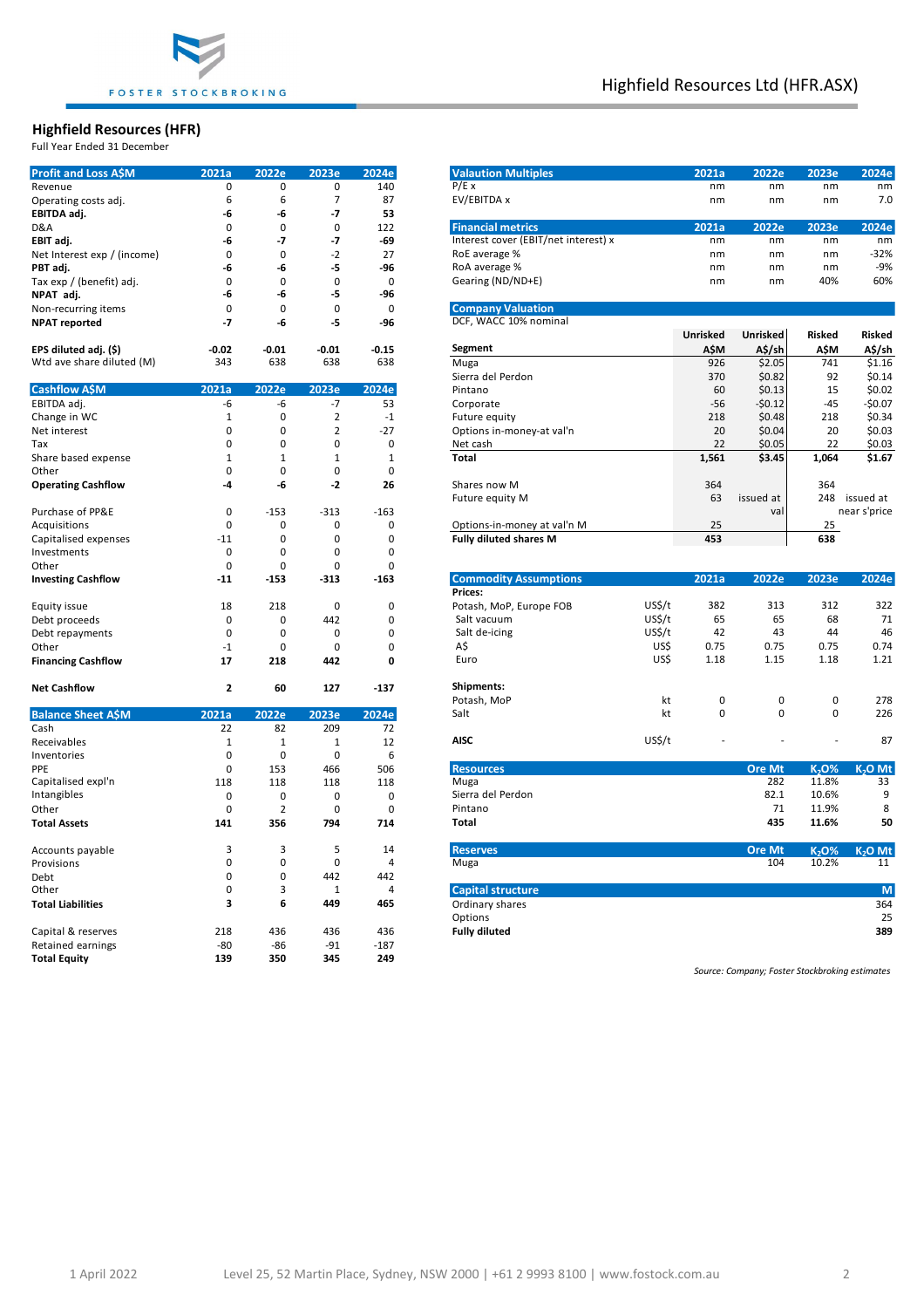

## **FOSTER STOCKBROKING DISCLOSURES**

| <b>Name</b>          | <b>Department</b>              | <b>Phone</b>    | <b>Email</b>                  |
|----------------------|--------------------------------|-----------------|-------------------------------|
| <b>Stuart Foster</b> | Chief Executive Officer        | +61 2 9993 8131 | stuart.foster@fostock.com.au  |
| James Gore           | Institutional Sales            | +61 2 9993 8121 | james.gore@fostock.com.au     |
| David Salmon         | <b>Institutional Sales</b>     | +61 2 9993 8168 | david.salmon@fostock.com.au   |
| Carmie Olowoyo       | Institutional Sales   Perth    | +61 401 064 237 | carmie.olowoyo@fostock.com.au |
| <b>Harry Forbes</b>  | <b>Execution &amp; Dealing</b> | +61 2 9993 8136 | harry.forbes@fostock.com.au   |
| <b>Rob Telford</b>   | Corporate                      | +61 2 9993 8132 | rob.telford@fostock.com.au    |
| Ellie Bedoyan        | Corporate                      | +61 2 993 8132  | ellie.bedoyan@fostock.com.au  |
| <b>Mark Fichera</b>  | Co-Head of Research            | +61 2 9993 8162 | mark.fichera@fostock.com.au   |
| <b>Matthew Chen</b>  | Co-Head of Research            | +61 2 9993 8130 | matthew.chen@fostock.com.au   |

Foster Stockbroking Pty Ltd A.B.N. 15 088 747 148 AFSL No. 223687 Sydney: Level 25, 52 Martin Place, Sydney, NSW 2000 Australia Perth: Level 9, 66 St Georges Terrace, Perth WA 6000 Australia General: +612 9993 8111 Equities: +612 9993 8100 Fax: +612 9993 8181 [http://www.fostock.com.au](http://www.fostock.com.au/) Email: [contact@fostock.com.au](mailto:contact@fostock.com.au) PARTICIPANT OF ASX GROUP

**Foster Stockbroking recommendation ratings:** Buy = return >10%; Hold = return between –10% and 10%; Sell = return <- 10%. Speculative Buy = return > 20% for stock with high risk. All other ratings are for stocks with low-to-high risk. Returns quoted are annual.

**Disclaimer & Disclosure of Interests**. Foster Stockbroking Pty Limited (**Foster Stockbroking**) has prepared this report by way of general information. This document contains only general securities information or general financial product advice. The information contained in this report has been obtained from sources that were accurate at the time of issue, including the company's ASX releases which have been relied upon for factual accuracy. The information has not been independently verified. Foster Stockbroking does not warrant the accuracy or reliability of the information in this report. The report is current as of the date it has been published.

In preparing the report, Foster Stockbroking did not take into account the specific investment objectives, financial situation or particular needs of any specific recipient. The report is published only for informational purposes and is not intended to be personal financial product advice. This report is not a solicitation or an offer to buy or sell any financial product. Foster Stockbroking is not aware whether a recipient intends to rely on this report and is not aware of how it will be used by the recipient. Before acting on this general financial product advice, you should consider the appropriateness of the advice having regard to your personal situation, investment objectives or needs. Recipients should not regard the report as a substitute for the exercise of their own judgment.

The views expressed in this report are those of the analyst/s named on the cover page. No part of the compensation of the analyst is directly related to inclusion of specific recommendations or views in this report. The analyst/s receives compensation partly based on Foster Stockbroking revenues, including any investment banking and proprietary trading revenues, as well as performance measures such as accuracy and efficacy of both recommendations and research reports.